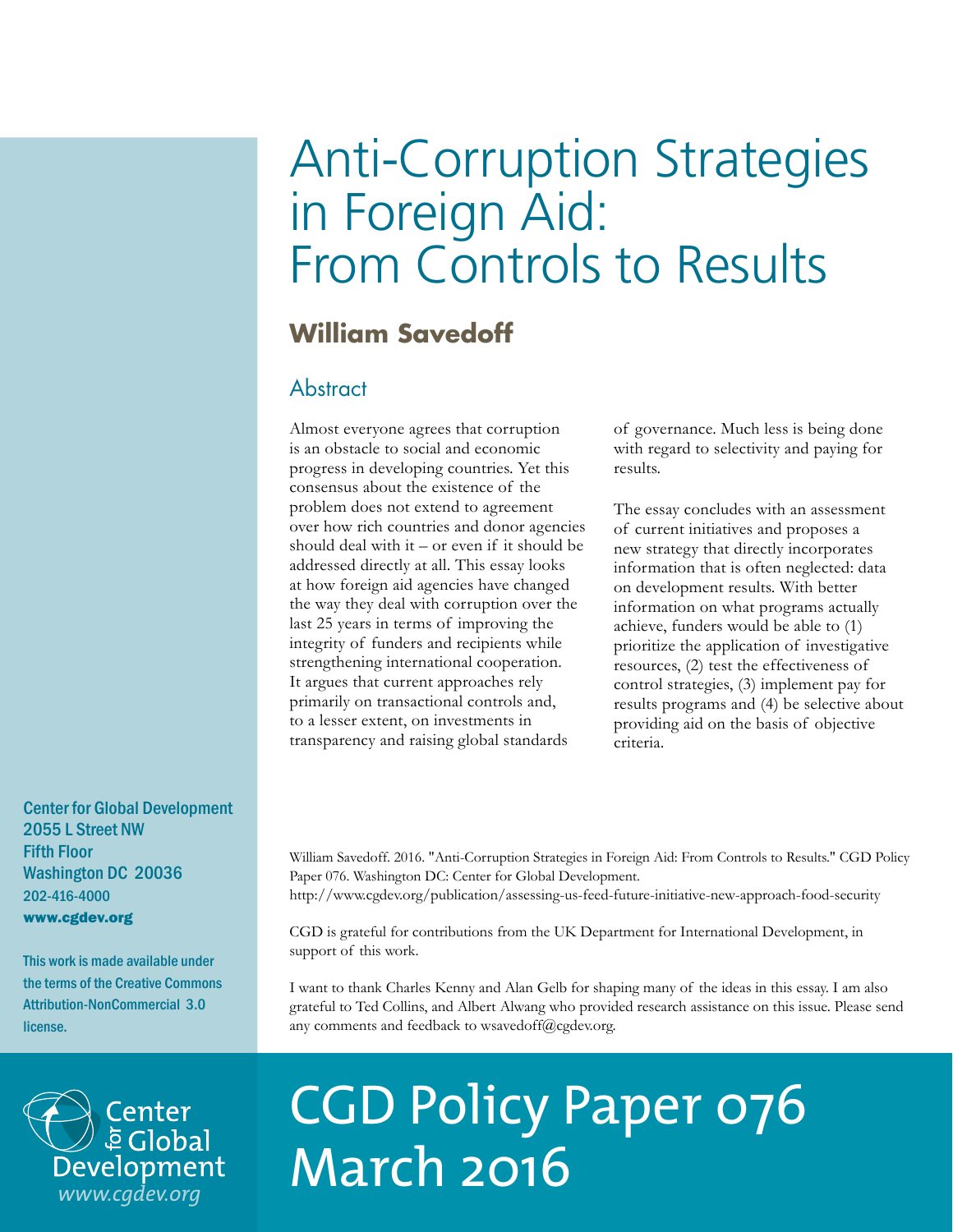# **Contents**

| A New Strategy: Fighting corruption by incorporating development results 10 |
|-----------------------------------------------------------------------------|
|                                                                             |
|                                                                             |
|                                                                             |
|                                                                             |
|                                                                             |
|                                                                             |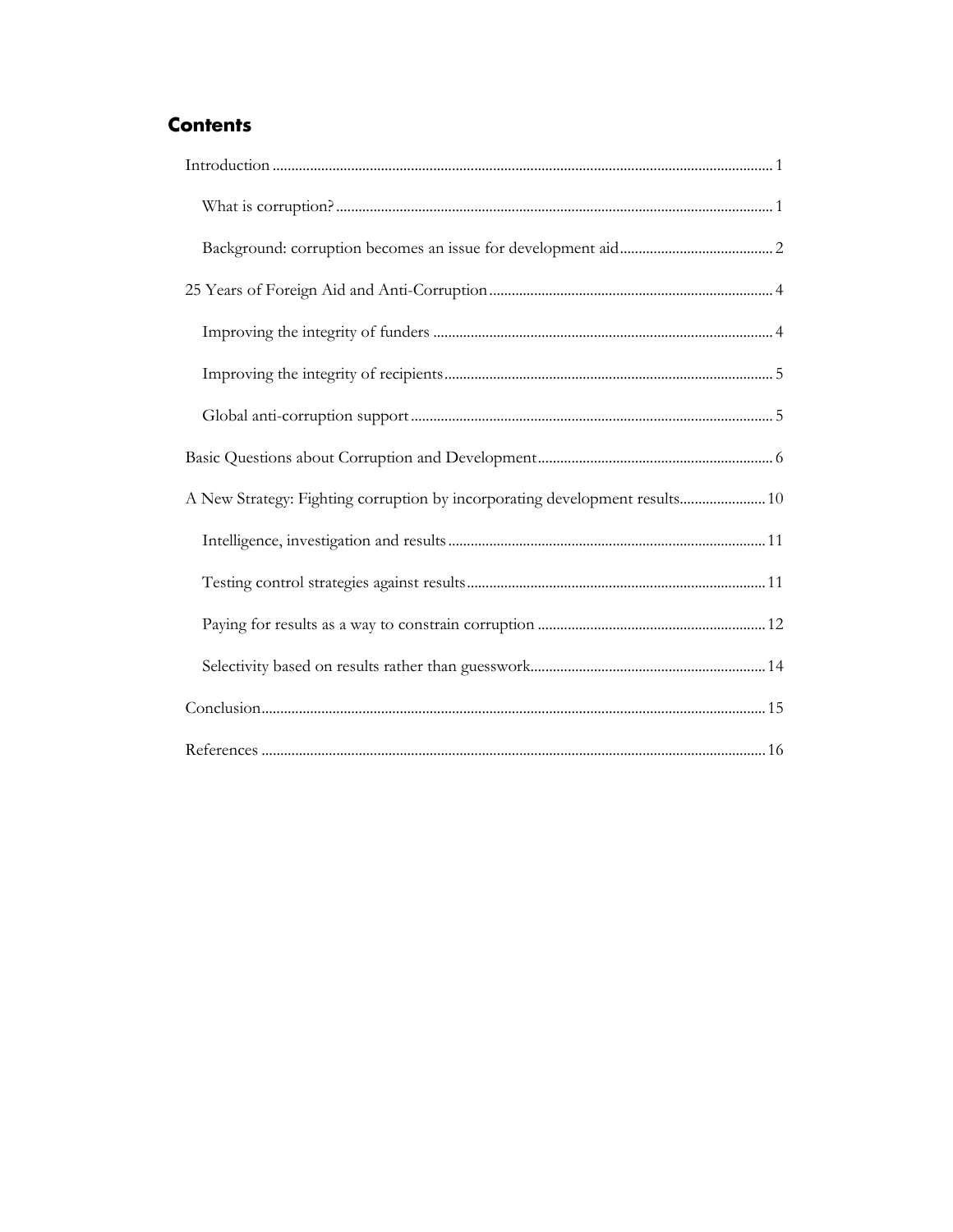## <span id="page-2-0"></span>**Introduction**

Almost everyone agrees that corruption is an obstacle to social and economic progress in developing countries. Yet this consensus about the existence of the problem does not extend to agreement over how rich countries and donor agencies should deal with it – or even if it should be addressed directly at all. This essay looks at how foreign aid agencies have changed the way they deal with corruption over the last 25 years in terms of improving the integrity of funders and recipients while strengthening international cooperation. It argues that current approaches rely primarily on transactional controls and, to a lesser extent, on investments in transparency and raising global standards of governance. Much less is being done with regard to selectivity and paying for results.

The essay concludes with an assessment of current initiatives and proposes a new strategy that directly incorporates information that is often neglected: data on development results. With better information on what programs actually achieve, funders would be able to (1) prioritize the application of investigative resources, (2) test the effectiveness of control strategies, (3) implement pay for results programs and (4) be selective about providing aid on the basis of objective criteria.

#### <span id="page-2-1"></span>**What is corruption?**

A standard definition of corruption is "the abuse of public office for private gain" (e.g. Bardhan). This definition is embedded in concepts of "Rule of Law" and emerges from western models of public bureaucracy. It is useful for distinguishing corruption from criminal actions in the private sector; however, it is also criticized for being too narrow. Common use of the term "corruption" tends to include actions by a wide range of private as well as public actors whenever they are abusing some public trust; hence, Transparency International's definition is "the abuse of entrusted power for private gain." For example, private doctors and pharmaceutical companies may be accused of corruption if they profit at the expense of patients' health. However, this definition does not encompass another sense in which corruption is applied, that of politicians abusing their office to expand political power – even when not used for personal gain. The word corruption comes with enormous moral baggage, generally requiring proof of intent. It is also difficult to define corruption in cases where the appropriateness of particular decisions (e.g. when allocating scarce resources) involves choice criteria that are contested or vary significantly across social contexts.

This essay does not offer a precise definition of corruption. Instead of setting a strict boundary for what is and is not corruption, it proceeds with the following two principles firmly in mind:

Definitions of corruption should not be so expansive that they encompass actions which are better characterized as inefficiency (e.g. when textbooks fail to arrive due to poor planning not theft).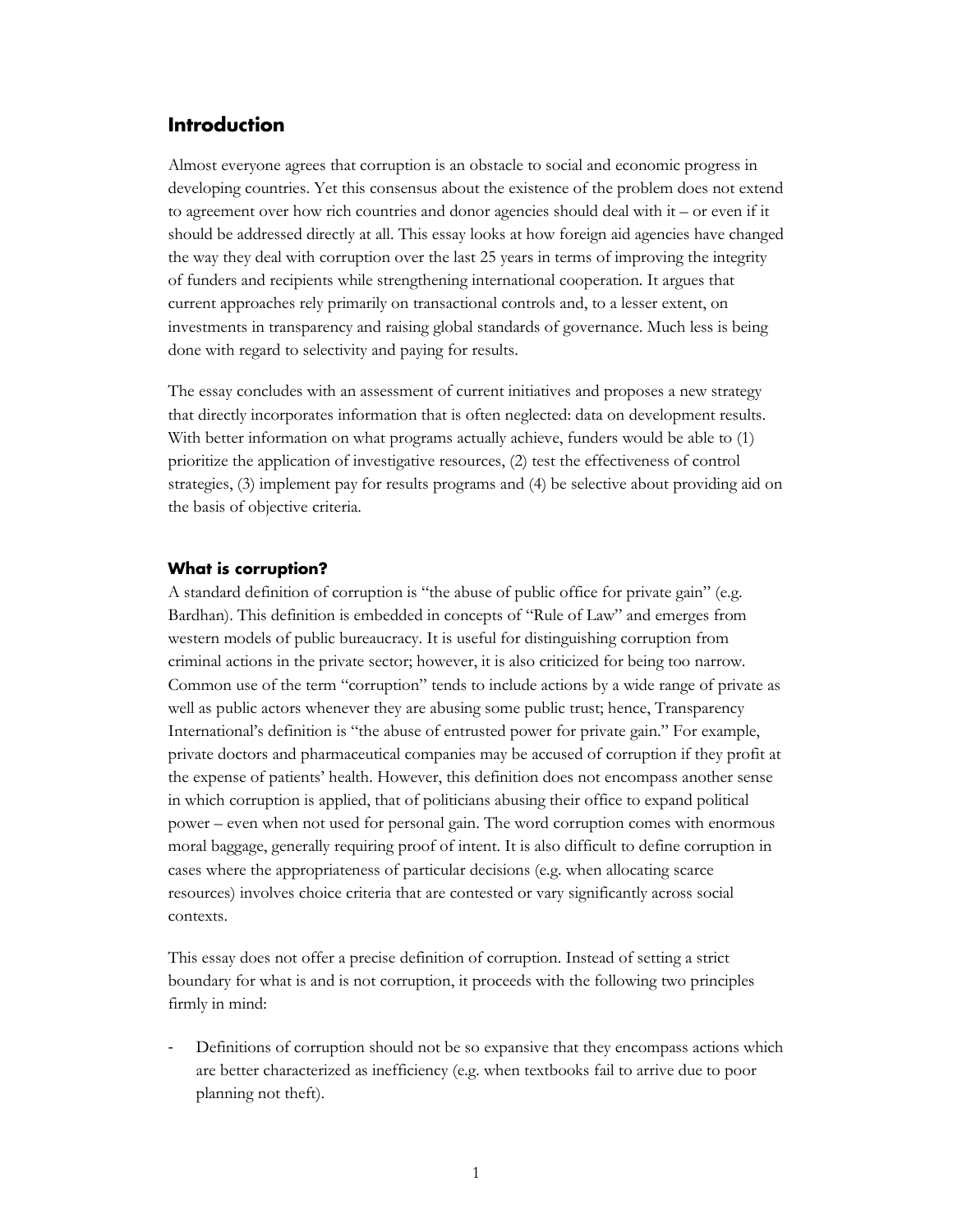Identifying actions as corrupt necessarily implies moral judgments which in some cases may complicate rather than facilitate analysis and action.

Corruption is problematic for foreign aid<sup>[1](#page-3-1)</sup> because of the many ways funds can be stolen. Large scale embezzlement is one risk facing foreign aid. However foreign aid programs also involve procurement through local public officials who benefit from rigging bids, altering contract specifications to favor particular companies, and falsely certifying the quality and delivery of goods and services. Public officials may establish their own shell companies or NGOs in order to extract funds from aid programs. Contractors and consultants may bill for work that was never performed; provide substandard services; and inflate costs. Furthermore, local officials may divert project assets to personal use; pad foreign travel expenses; employ "ghost workers"; invent fictitious costs; and lease warehouses or equipment back to contractors at high prices.<sup>[2](#page-3-2)</sup>

While these kinds of abuses make foreign aid less effective in terms of improving growth, welfare and development in low- and middle-income countries, corruption challenges foreign aid programs in even larger ways. Foreign aid may actually undermine domestic progress toward better governance if it legitimates and provides financial resources to sustain corrupt governments (Svensson 2000; Tavares 2003). Furthermore, addressing corruption through foreign aid is particularly difficult because aid relationships and transactions cross national borders, thereby involving distinct national authorities, standards and institutions.

## <span id="page-3-0"></span>**Background: corruption becomes an issue for development aid**

Prior to 1995, the term corruption was rarely used in official documents of aid agencies. To the extent that aid agencies addressed corruption, they did so by using bureaucratic procedures, developed by western governments, to assure the financial integrity of their operations. This primarily involved procedural controls focused on assuring fair and competitive awarding of public contracts, financial audits, and external audits conducted by governmental authorities (e.g. General Accounting Office for USAID in the case of the United States). Multilateral agencies differed in that their external controls were accountable to multiple stakeholders by way of their Boards.

In this pre-1995 period, many people believed that aid funds were less likely to be diverted than domestic funds in recipient countries because the existence of an external agent (bilateral or multilateral agency) increased the likelihood of detection and sanction. And it is plausible: many projects were supervised by external agents who verified the quality of

 $\overline{a}$ 

<span id="page-3-1"></span><sup>1</sup> I will use the term "foreign aid" to refer to grants and concessional loans provided by bilateral and multilateral agencies to low- and middle-income countries with the primary aims of promoting growth, social welfare and institutional development.

<span id="page-3-2"></span><sup>2</sup> For a brief summary, see Michael Kramer, "Corruption and Fraud in International Aid Projects," U4 Brief 2007:4, Bergen, Norway: Chr. Michelsen Institute. http://www.u4.no/publications/corruption-and-fraud-ininternational-aid-projects/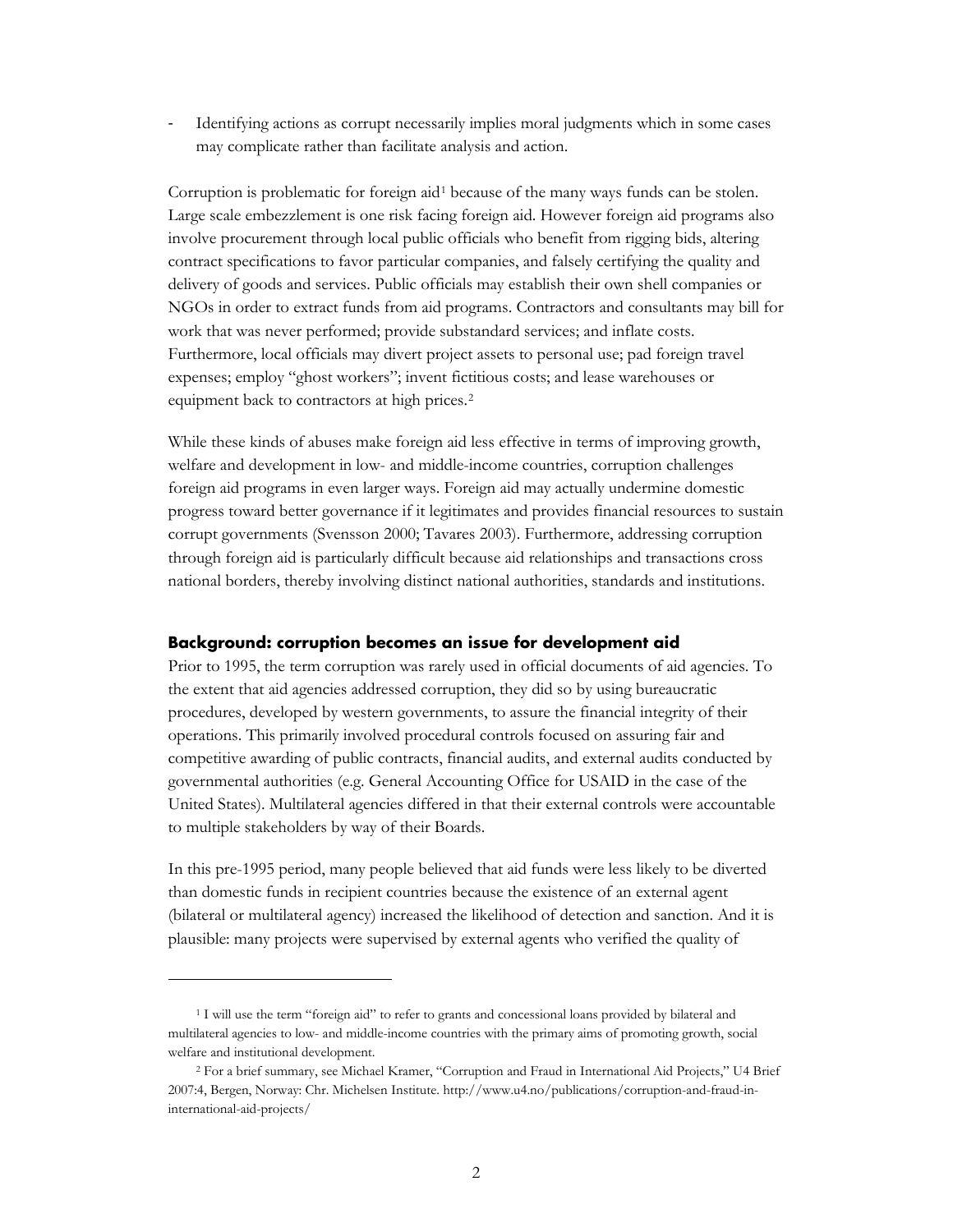procured works (e.g. roads, dams). On the other hand, without evidence, it is also possible that aid funds were *less* effectively controlled in many projects, due to the weak accountability chain between domestic project management, foreign aid agencies, and ultimately to taxpayers in donor countries.

| Financial Action Task Force Against Money Laundering (FATF)            | 1990 |
|------------------------------------------------------------------------|------|
| Transparency International Founded                                     | 1993 |
| Inter-American Convention Against Corruption                           | 1996 |
| Wolfensohn Speech                                                      | 1996 |
| World Bank Governance Indicators                                       | 1996 |
| Office of the Chief Compliance Officer EBRD                            | 1999 |
| <b>USAID Handbook to Fight Corruption</b>                              | 1999 |
| Institutional Integrity WB                                             | 2001 |
| UN Convention Against Corruption                                       | 2003 |
| SIDA, "Anticorruption Strategies in Development Cooperation,"          | 2004 |
| Office of Institutional Integrity IDB                                  | 2004 |
| OECD "Policy Paper and Principles on Anti-Corruption"                  | 2007 |
| Extractive Industries Transparency Initiative (EITI) begins to operate | 2007 |
| Cross Debarment Initiative of WB, ASDB, AFDB, IDB, EBRD                | 2010 |
| First International Corruption Hunters Alliance Meeting                | 2010 |

#### **Table 1: Selected international anti-corruption initiatives since 1990**

In the mid-1990s, corruption began to be discussed openly by international aid agencies and recipient governments (See Table 1). This change was the result of many factors, including the massive reshuffling of geopolitical interests at the end of the Cold War along with publications like *Controlling Corruption* and *Lords of Poverty.* The trend toward openly addressing corruption was marked by several developments. First, Transparency International was founded in 1993 with the aim of drawing public attention to the scale of corruption and its impact. In 1995, for the first time, Transparency International published its Corruption Perceptions Index which, despite a number of shortcomings, still served as an effective tool for mobilizing international action against corruption. This marked the beginning of a period in which civil society organizations began to play more prominent and public roles in documenting corruption and advocating reforms. Second, multilateral organizations negotiated a series of important declarations and agreements. Latin American countries that emerged from military dictatorships and inward-looking economic strategies in the 1980s were opening their political systems and economies in the 1990s. In this context, the Organization of American States negotiated and adopted the Inter-American Convention Against Corruption (ICAC) in 1996, the first international compact to formally address corruption. In parallel, the OECD developed its anti-bribery convention which was signed in 1997 and the United Nations adopted the Convention Against Corruption in 2003. Third, prominent figures began to speak publicly and explicitly about corruption. For example, the World Bank's President, James Wolfensohn, used his 1996 speech to the Board as an opportunity to name corruption as a key obstacle to development. All these events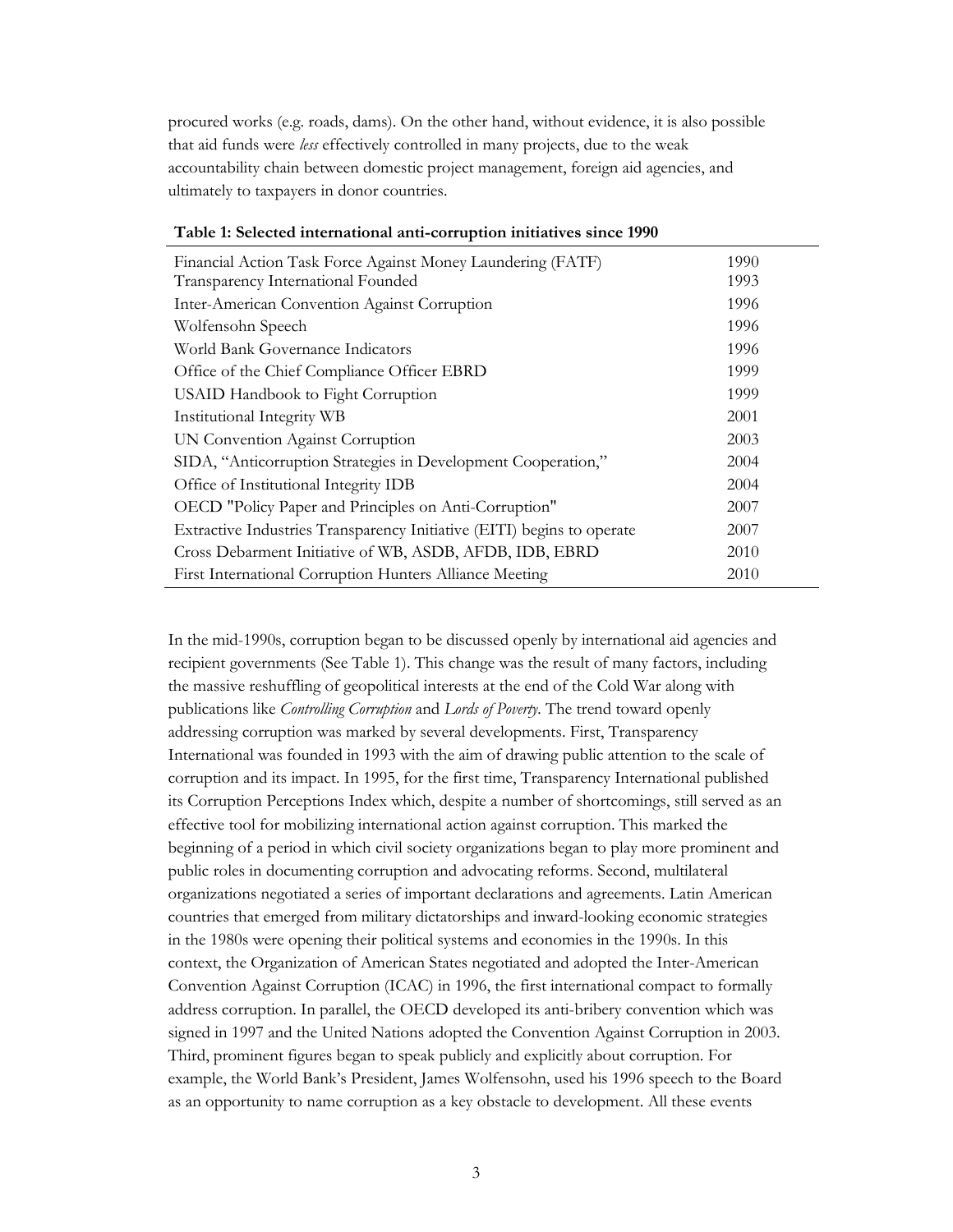pushed multilateral agencies in particular, but also bilateral agencies, to adopt new anticorruption initiatives in their efforts to assist development in low- and middle-income countries. It also marked the beginning of new initiatives to improve the internal integrity systems of these agencies, and to expand the research, policy debates, and programs aimed at good governance.

## <span id="page-5-0"></span>**25 Years of Foreign Aid and Anti-Corruption**

Since the early 1990s, the international community has pursued a growing number of anticorruption activities under three broad categories of action: improving the integrity of funders, improving the integrity of recipients, and providing global anti-corruption support that improves the integrity of both.

## <span id="page-5-1"></span>**Improving the integrity of funders**

Bilateral and multilateral agencies have undertaken a series of measures to improve their integrity as funders of development programs. Bilateral agencies entered the 1990s with structures for dealing with allegations of corruption based on their domestic public financial integrity institutions, though often without special provision for the peculiarities of development programs. By contrast, the multilateral development banks (MDBs) had elaborate systems for monitoring spending in foreign countries but lacked detailed procedures and systems for preventing, investigating and sanctioning corrupt acts. Thus, in the last 25 years, the bilateral agencies have mostly built upon and strengthened their existing institutions of inspection, auditing, and policy dialogue with recipient countries while MDBs have initiated a number of changes aimed at building institutions and procedures to assure the integrity of their own operations.

Bilateral agencies have addressed the integrity of their operations by clarifying codes of conduct and training their staff; by strengthening audit controls; and in some cases establishing new or specialized investigative offices. They have explicitly undertaken peer reviews to learn from each other and improve their practices, sharing experiences through the OECD's Development Assistance Committee (DAC) and institutions like the U4 Anti-Corruption Resource Centre (U4). In the last 10 years, bilateral agencies have tried to improve the coordination of their responses to corruption by following principles articulated in an OECD policy paper (OECD 2007). This approach placed anti-corruption efforts within the context of improving good governance in recipient countries and argued for a rational process of assessment, benchmarking, and coordinated response.

Over the last 25 years, all of the MDBs have instituted new departments and procedures to improve their integrity. Prior to the 1990s, allegations of corruption tended to be handled on an *ad hoc* basis by their legal departments or specially appointed investigators. Since, then most have adopted whistleblowing mechanisms, expanded internal and external auditing procedures, created investigative offices (e.g., the Asian Development Bank's Office of Anticorruption and Integrity, the World Bank's Integrity Vice-Presidency), revised codes of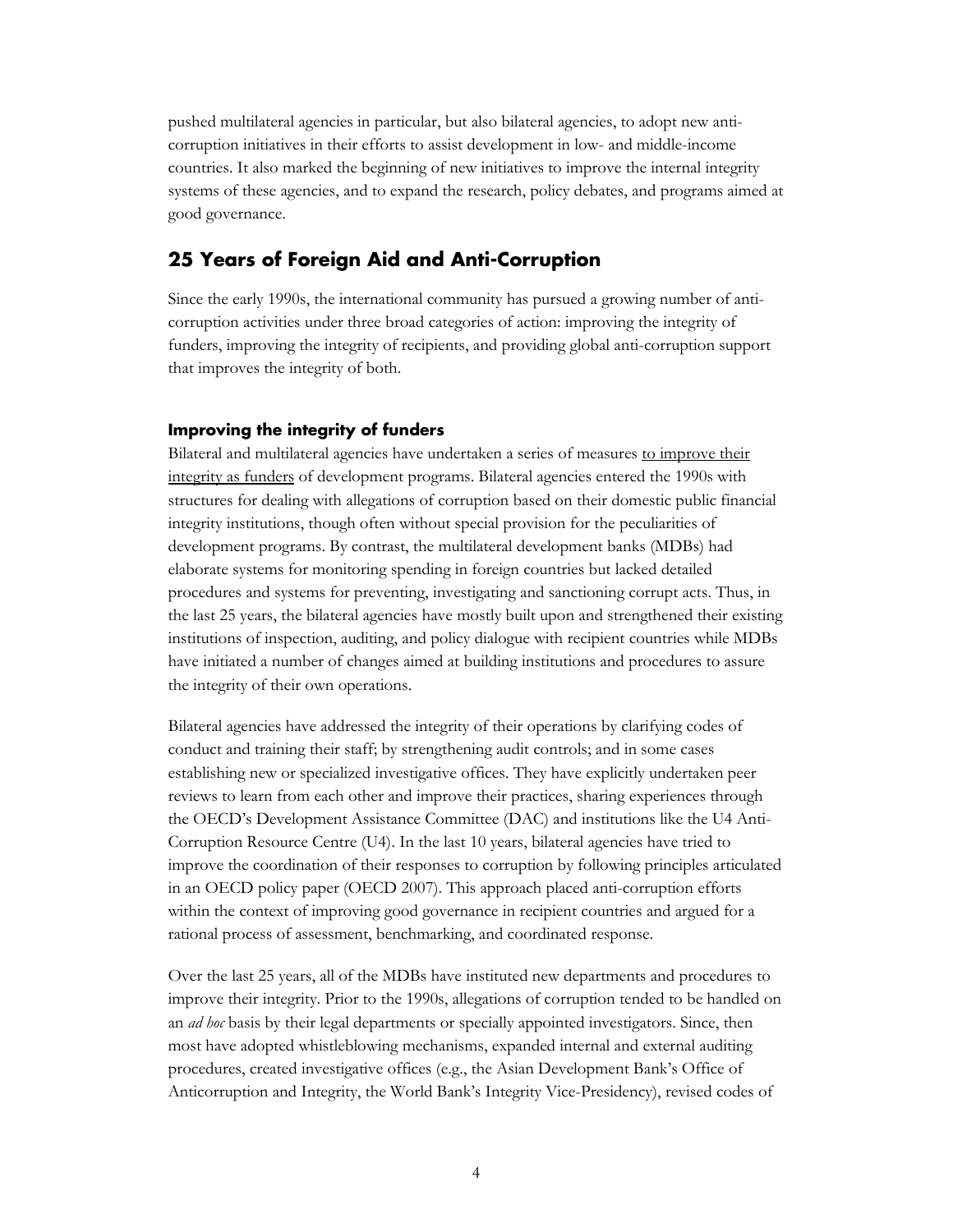ethics for staff, established semi-judicial procedures for imposing sanctions on contractors, and negotiated collective agreements on debarment. This process has required that MDBs navigate a series of difficult legal challenges related to respecting the sovereignty of their clients, negotiating commonly accepted definitions for abuses, and adopting credible and respectful standards of evidence. Coordination among the MDBs has required further negotiation to establish the bases under which decisions in one institution can serve as the basis for actions in another, as in the case of cross-debarment rules. Such control mechanisms represent the most systematic effort by funding agencies to improve the integrity of their programs and it is visible in the expansion of staff and offices dedicated to these functions.

#### <span id="page-6-0"></span>**Improving the integrity of recipients**

Beyond addressing their own integrity, bilateral and multilateral agencies have sought *to improve the integrity of recipients*. These activities include direct support for creating anticorruption commissions, building investigative and judicial institutions, implementing new public procurement systems, and establishing public financial management practices that mimic institutions common in high-income countries. They include efforts to make government activities more transparent and strengthen civil society groups that can hold governments accountable. In some cases, agencies use corruption indicators to be more selective about recipients – whether allocating concessional resource with a formula that includes corruption measures (as at the World Bank) or setting a corruption threshold below which countries are ineligible for funding (as at the Millennium Challenge Corporation – MCC).

#### <span id="page-6-1"></span>**Global anti-corruption support**

The final category is a range of initiatives that provide global support to anti-corruption efforts. These are standards, services, or institutions which can benefit everyone without exclusively applying to any one country or setting. They include legal conventions that clarify abuses and facilitate international cooperation in prosecuting fraud and abuse, like the OECD Anti-Bribery Convention and the United Nations Convention Against Bribery. They also include efforts to increase the transparency and accountability of international transactions, such as the Extractive Industries Transparency Initiative (EITI), The Financial Action Task Force on Money Laundering (FATF), or the International Aid Transparency Initiative (IATI). Other global initiatives aimed at corruption include research into the causes, consequences, and extent of corruption; public rankings of corruption (e.g. Transparency International, the World Bank's Worldwide Governance Indicators - WGI); protocols for international cooperation on recovering stolen assets, tracking the assets of prominent persons, and pursuing criminal investigations; and support networks for those engaged in high-level anti-corruption investigations (e.g., the International Corruption Hunters Alliance).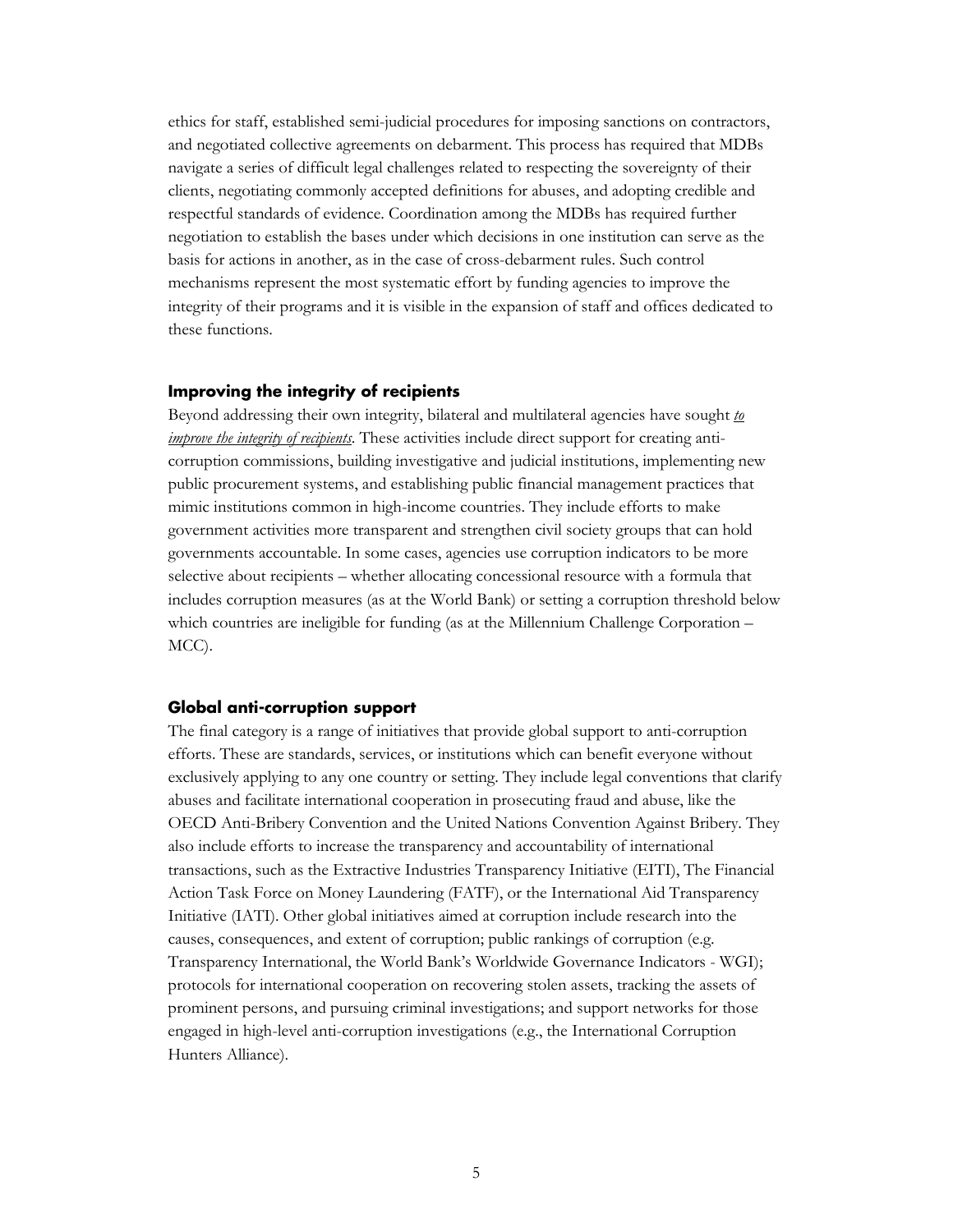## <span id="page-7-0"></span>**Basic Questions about Corruption and Development**

Many more people are working directly on anti-corruption initiatives than in the past and concerns over corruption are a regular part of international debates about the effectiveness of aid. Yet a number of essential questions about this work remain unanswered. In particular:

- 1. Is corruption so bad that we need to spend so much time and money dealing with it?
- 2. Are the costs of improving the integrity of funders worthwhile given how little we know about the impact of such initiatives on corruption and development impact?
- 3. Can outside agents make any difference in helping (or pushing) recipients to operate with greater integrity?
- 4. Do public goods improve integrity?

## *Is corruption so bad that we need to spend so much time and money dealing with it?*

We know that funds are stolen from public agencies and aid programs and that resources are manipulated for purposes other than those for which they were intended. But this is true of almost any public program and even occurs in private firms and non-profit organizations. The critical question is to know the extent to which corruption interferes in the achievement of public goals such as the provision of public services or promotion of general social and economic development. If we knew with some precision that 3 percent of overseas development aid programs failed to achieve their goals because of corruption, then we could take proportionate steps to keep it under control. If on the other hand, the proportion exceeded 30 or 40 percent, we would have to take much stronger measures. Thus, accurately estimating the extent and impact of corruption is vital for deciding how many resources to put into anti-corruption efforts and to help identify which policies and efforts are useful.

Furthermore, the extent and impact of corruption is not simply the diversion of resources from their intended uses. The effects of corruption on achieving program goals and on the functioning of public institutions in the public interest are more important than the amount of funds that might be diverted. Small levels of corruption can have far-reaching effects on social welfare and public institutions when they influence allocative decisions, distort the formation and operation of public institutions, or create obstacles to social accountability of public institutions. In other cases, programs may achieve their goals even when funds are not used according to plans or procurement rules. Thus the amount of effort put into controlling corruption really depends on the extent to which the control efforts improve or hinder development.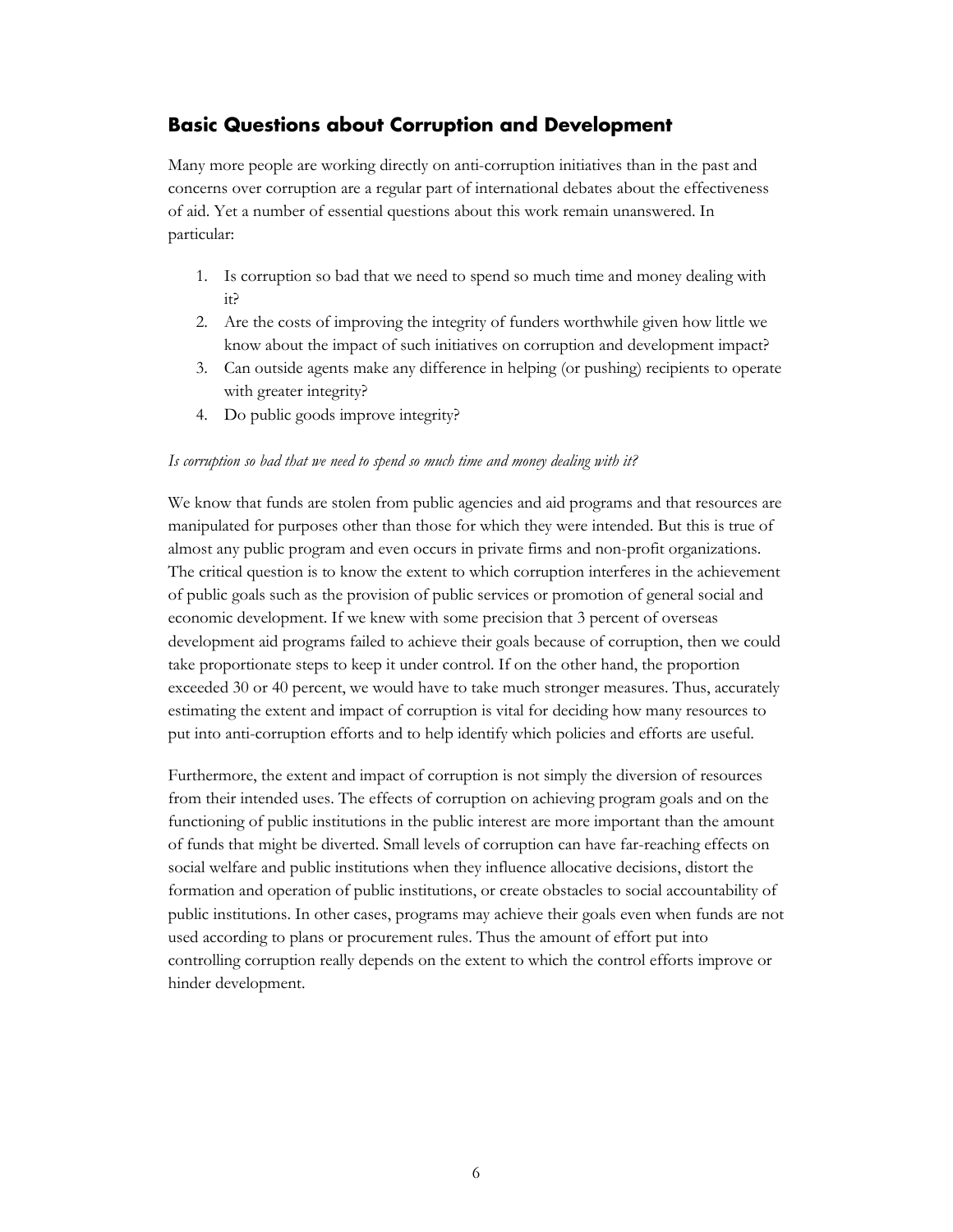If aid agencies do not know how bad the problem is, they cannot judge whether they are applying too few or too many resources to their control efforts. They also have no basis to judge the effectiveness of their control efforts.

## *Are the costs of improving the integrity of funders worthwhile given how little we know about the impact of such initiatives on corruption and development impact?*

The standard response to a corruption scandal is to redouble efforts involving fiduciary controls, procurement rules, and financial management reforms. But do the costs of strengthening these mechanisms outweigh the benefits?

Controls can impede aid effectiveness in a number of ways. One tradeoff involves the direct cost of applying procedures, monitoring compliance, auditing, investigating and applying sanctions. If these costs are high relative to the amount of corruption or their effectiveness at reduction corruption, then the effort may backfire. Another tradeoff involves the impact on support for agencies and countries that take controlling corruption seriously and expose themselves to unfavorable comparison with organizations that are less rigorous and open. For example, when Zambia detected and reported corruption in a health sector operation financed by the Global Fund, donors punished the country by withdrawing funds rather than acknowledging a success of the control system (de Vibe et al. 2013; Savedoff et al. forthcoming).

In addition, enhanced controls may also have little impact on corruption if agencies fail to utilize them. Existing procedures may be perfectly adequate *if* they were implemented fully. However, most agencies are evaluated in terms of the amount of money that they disburse, which can discourage full implementation of controls and encourage downplay of risks, avoid confrontations, and explain away accusations as unfounded or mistakes (Berkman 2008).

Even when fully implemented, enhanced controls may be ineffective at reducing corruption and improving impact. Since they only apply to a small share of recipient countries' overall investment portfolio and money is fungible, recipients can follow anti-corruption procedures set out by agencies for handling project funds but reallocate domestic resources to uses that are more easily diverted. Another approach, assigning procurement and financial management to external agents such as UNDP or Crown Agents, may reduce corruption of one kind only to make room for another – reducing financial abuses but opening opportunities for diverting physical supplies and materials.

When funders allocate resources to anti-corruption efforts and set priorities for applying those resources, the decisions seem to be driven by how these activities will affect their reputations. Decisions seem to be influenced more by media attention and domestic politics than by the level of corruption in a particular recipient country. Furthermore, the costs of many corruption control procedures are invisible to managers. So funders may, ironically, be investing too little in controlling corruption at the same time that they are spending too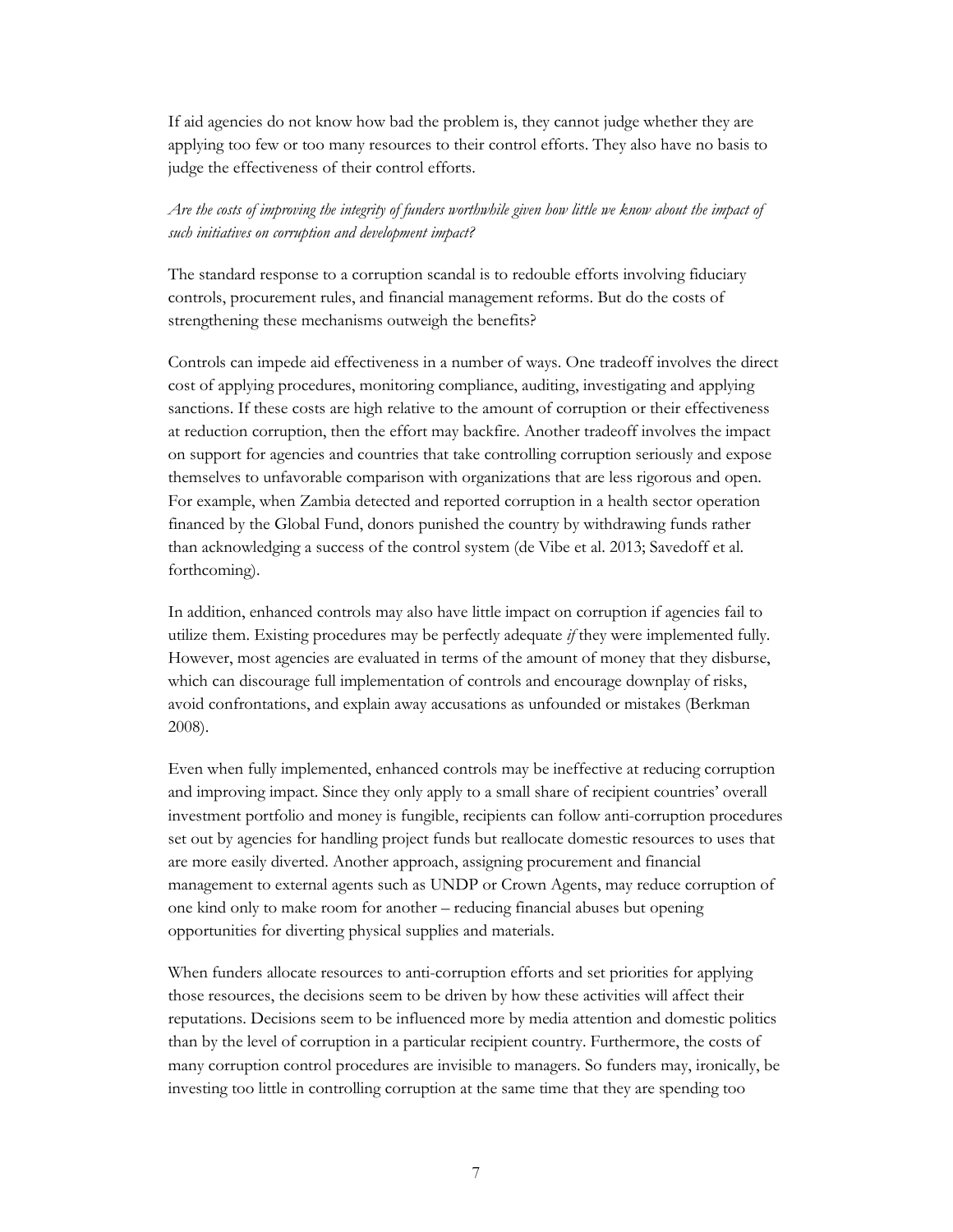much on activities that are supposed to control corruption but are ineffective. In the absence of better information, it is impossible to know.

## *Can outside agents make any difference in helping (or pushing) recipients to operate with greater integrity?*

Historical research on countries which have become less corrupt identify many contributing factors, almost all of which are domestic. Thus, it remains an open question whether external agents can influence recipient countries in ways that improve their integrity. An alternative approach for external funders is to be selective, working only with recipients who are judged to have integrity – both to assure that aid is used as intended and with a small chance of working as an incentive to improve governance.

In practice, aid agencies have focused on procedural levers in their efforts to encourage greater integrity, using such exercises as Public Expenditure and Finance Assessments (PEFAs) and Public Expenditure Tracking Surveys (PETS). Aid agencies have supported the creation of anti-corruption commissions and national ombudsperson offices. They have also encouraged greater transparency and accountability to citizens through legislative action, like the passage of Freedom of Information Acts, and direct support to Civil Society Organizations. Unfortunately, research and evaluations have continued to question the utility of anti-corruption efforts, particularly when the domestic political context is not favorable (Norad 2008; Persson et al. 2012).

The ability of outside agents is quite limited in its ability to force recipient countries to improve the control of corruption. Funders can certainly help countries that are committed to reducing corruption for domestic political reasons with political support and access to technical assistance. But without domestic political motivation, outside pressures are unlikely to make lasting impressions.

## *Do global anti-corruption initiatives improve integrity?*

Politicians in prominent high-income countries take pride in the integrity of their domestic systems of governance and in declaring "zero tolerance" for corruption in their foreign aid programs. Through collective action at the OECD, United Nations, MDBs, and other regional fora, they have, indeed, pushed the anti-corruption agenda forward. However, highincome countries are also part of the problem. Money is laundered through banks based in and regulated by high-income countries; contracts between multinational corporations and corrupt rulers are enforced by courts in high-income countries; corrupt governments are allowed to borrow from public agencies and private sector markets with the support and acquiescence of high-income countries. Therefore, an important component of global anticorruption support is to make international transactions less vulnerable to abuse by making them more transparent. This is being done through initiatives to publicly report information on aid expenditures (IATI); extractive industries (EITI); banking (Basel); construction (CoST) and medicines (MeTA). Such transparency initiatives are probably an essential part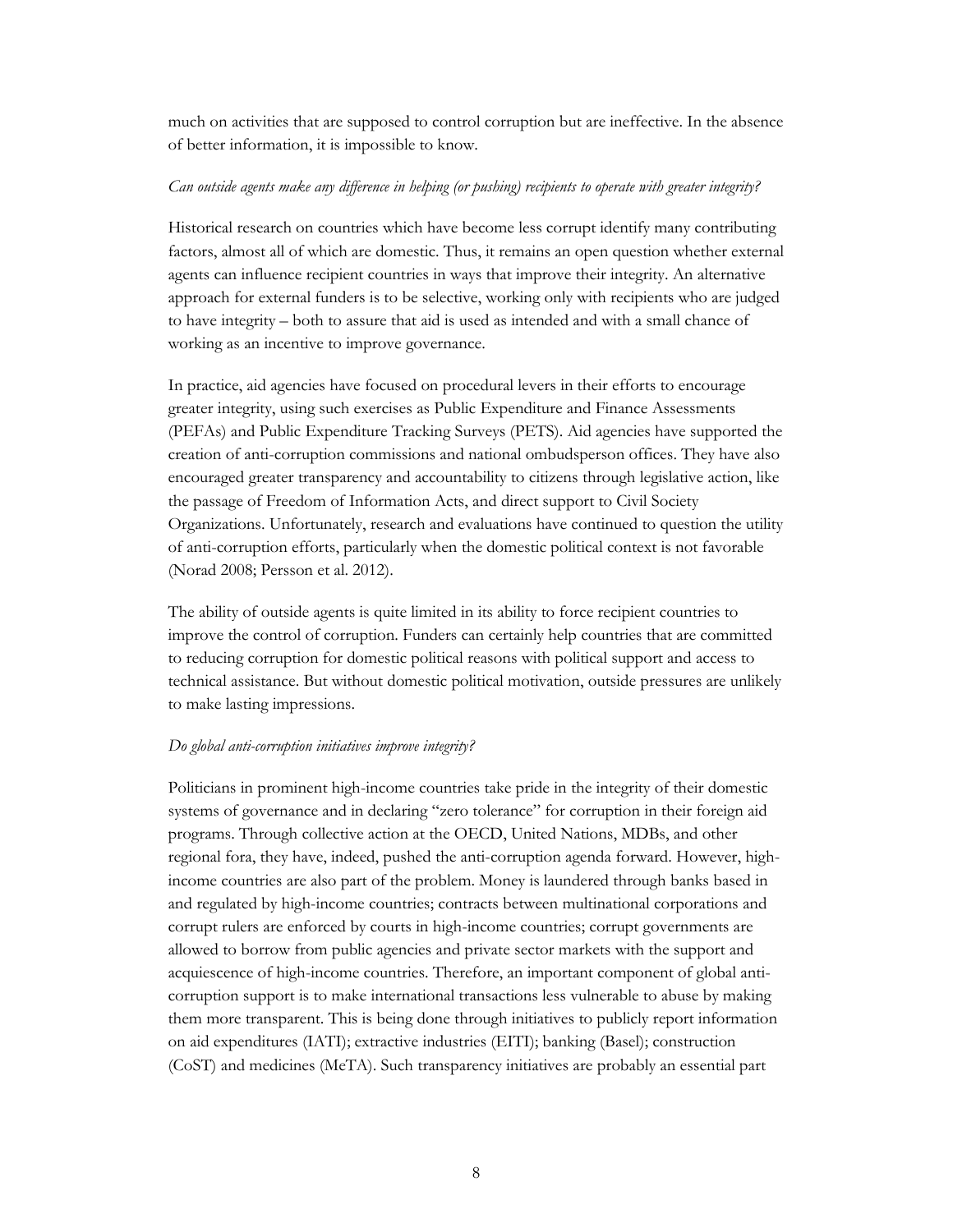of making corruption more difficult but they are not sufficient to the task for at least three reasons: the need for action, the unintended consequences, and fatigue.

First, information needs to be translated into political action. The more successful initiatives may be those that go beyond establishing uniform reporting standards and mandate publication, to supporting civil society groups with the expertise to analyze, repackage, convey and use information in political debates. For example, the International Budget Project has partnered with CSOs in over 100 countries, helping them to obtain, interpret and use public budget data in ways that have influenced resource allocations and indirectly constrained the misuse of funds (Savedoff and Joselow 2010).

Second, initiatives that generate and use information may have unforeseen consequences. When information becomes freely available, it makes it possible for all citizens to hold their governments accountable for integrity. However, more powerful groups are better placed to utilize such information to their advantage. Thus, Freedom of Information acts are increasingly used by corporations seeking competitive advantage in contrast to a much smaller number of uses for citizen accountability. Other initiatives aimed at tracking financial flows may be helpful for reducing tax evasion and disrupting terrorist networks, but one unintended consequence of the push toward controlling money laundering has been to increase the cost of, or entirely halt, legal remittances to people in fragile states (CGD Working Group 2015).

Finally, transparency initiatives may achieve success when revelations of previously hidden practices first become public. However, as publication becomes routine, even evidence of corrupt practices can lose its power to motivate action. The public may become inured to revelations, those engaged in corruption may feel they can act with greater impunity, and in the worst case, resignation and acceptance may become the norm (Persson et al. 2013). The U.S. historical experience with campaign finance reform since the 1970s is one large scale example of this phenomenon, while a small-scale experiment with publishing information on prices paid for hospital supplies in Buenos Aires is another one (Di Tella and Schargrodsky 2003).

Another set of initiatives have sought to measure the extent of corruption in different countries in support of research, advocacy and action. A number of institutions measure and rank countries with regard to corruption and governance: Transparency International has its Corruption Perceptions Index, The World Bank and Brookings Institution has a component on corruption control in their Worldwide Governance Indicator (WGI), and Global Integrity's Global Integrity Index. This information is regularly used by researchers, journalists and political actors to name, shame and pressure governments in poorly-ranked countries. Foreign aid agencies also choose the mix of instruments, funding, and activities they use with recipient governments in response to these integrity measures. These indices have been criticized for a number of reasons: lack of comparability, imprecision, and subjectivity among others. While they are often correlated with levels of development, they are weakly associated with changes in development and causality is still being debated.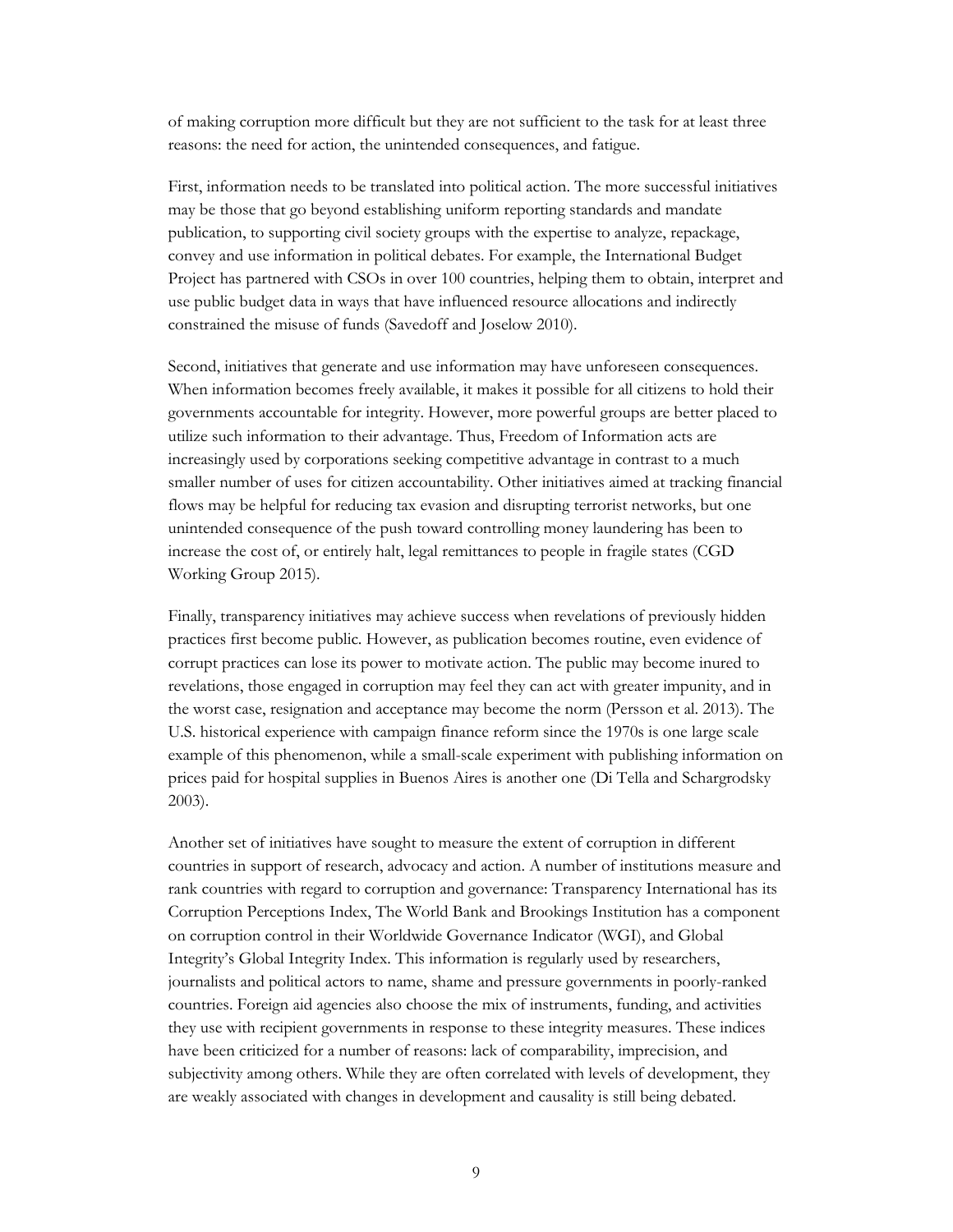Consequently, setting strict "hurdles" on the basis of these indicators is problematic (Dunning et al. 2014).

Other global support efforts promote research, stolen asset recovery and global norms. Research has been able to address our ignorance about the scale of corruption in particular instances (World Bank 2008), the relative effectiveness of different control mechanisms (Gray-Molina et al. 2001), and the political dimensions that limit what external actors can do (NORAD 2008). International collaboration on recovering stolen assets and requiring prominent officials (persons of interest) to be identified by banks when opening accounts and facilitating transactions are an important step to addressing the tacit complicity of rich countries in facilitating the diversion, misappropriation and use of ill-gotten gains. It may be, however, that the biggest public good of all is a higher global standard of probity for public officials. Foreign aid agencies are prominent participants in a global discourse that is contesting not only the role of government but the standards by which politicians are judged.

It is not clear how much today's global initiatives are reducing corruption but they are probably contributing to improved accountability and reduced corruption. Such investments in public goods are less visibly effective in their impact on any specific government and more likely to be part of a long-term global trend toward improved governance.

## <span id="page-11-0"></span>**A New Strategy: Fighting corruption by incorporating development results**

I have argued that corruption efforts have addressed funder integrity, recipient integrity and global support for anti-corruption efforts. All of these measures have had some impact on corruption but none have proven strongly effective against corruption. Furthermore, none of these measures convincingly demonstrate impact on development results. Measures to improve funder integrity are largely unproven with regard to their effectiveness, entail large costs, and may undermine aid effectiveness because they are designed to protect the funder's reputation more than to facilitate achieving development results. Measures to improve the recipient's integrity tend to be ineffective unless they emerge from domestic political movements. As long as these measures comprise institutions laid on top of resistant and hostile political landscapes, they will serve to obfuscate instead of prevent corruption. Investments in global support initiatives are probably helpful, but they are necessary – not sufficient – for progress against corruption in any specific context.

A new strategy for fighting corruption could be constructed by putting the current preoccupation with means (e.g., implementing new procedures, establishing new institutions, strengthening prosecution) within the context of ends (i.e., development results, service delivery, social welfare). Measuring the results that foreign aid is trying to achieve could substantially alter priorities, reduce transaction costs and ultimately improve effectiveness of interventions in addressing corruption. In particular, better measurements of aid program results could help (1) prioritize the application of investigative resources, (2) test the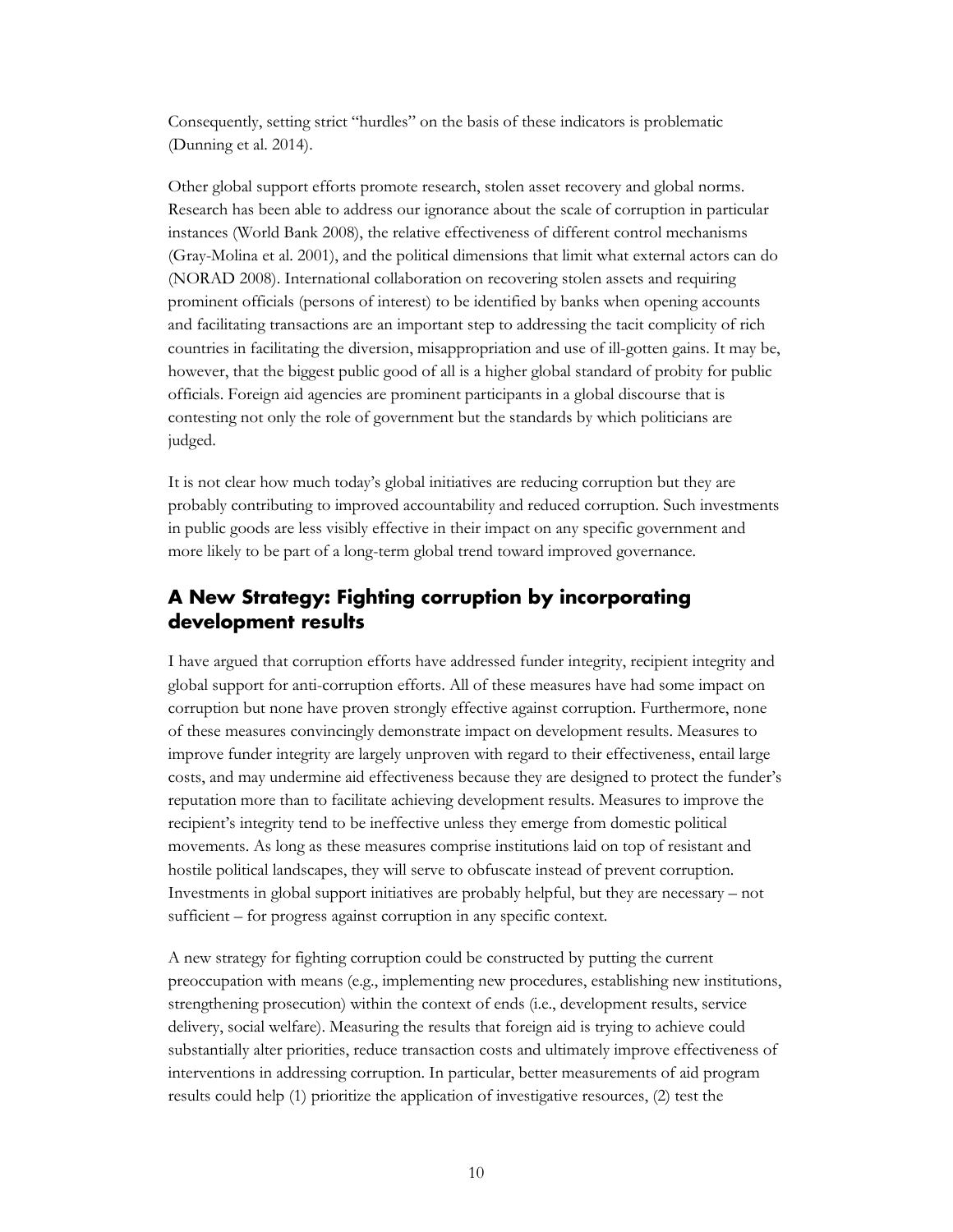effectiveness of control strategies, (3) implement pay for results programs and (4) be more selective about providing aid on the basis of objective criteria.

## <span id="page-12-0"></span>**Intelligence, investigation and results**

All aid agencies now have policies to receive and screen corruption allegations, as well as procedures for investigation and action. However, the systems are limited in two ways: they are driven by self-revealing corruption and they lack information about how their action relate to development impact. Currently, aid agencies allocate investigative resources on the basis of complaints and are therefore unlikely to detect many invisible forms of corruption (e.g. Sparrow 2000; Berkman 2008).

Tax agencies have long recognized this problem and used random audits of a representative sample of returns to learn the true scope of fraud and to provide intelligence regarding scams that are rarely, if ever, reported. Another illustration of this approach comes from police departments which have instituted integrity tests by randomly selecting officers and challenging them with misconduct opportunities.[3](#page-12-2)

The first part of a new anti-corruption strategy, then, would be to initiate a **systematic portfolio approach** to detecting corruption. A systematic portfolio approach to investigating corruption establishes a structured sampling procedure that begins by looking at which programs are failing to generate results. It then generates a purposeful sample of the troubled operations, to identify projects that are potentially failing due to corruption. This would guide priority setting by allocating investigative resources into the operations where corruption is most likely to be interfering with development impact. Once investigations reveal which share of this purposeful sample is affected by corruption, the aid agency will be able to extrapolate an estimate of the true extent of corruption in its portfolio, helping to decide how much effort is required to address the problem. Finally, by comparing abuses found in the purposeful sample with those found through existing channels, it becomes possible to identify which kinds of corruption are being missed and experiment with improvements in the detection system.

#### <span id="page-12-1"></span>**Testing control strategies against results**

 $\overline{a}$ 

Current control strategies sound good but we don't really know which ones are effective. First, control mechanisms may simply not work. Tendering rules are a prominent control strategy for corruption in procurement, yet collusion, kickbacks, and bribery persist. In a survey of Scandinavian businesses who work internationally, only fifteen percent of

<span id="page-12-2"></span><sup>3</sup> For a discussion of integrity testing in New York City, see Al Baker and Jo Craven McGinty, ["N.Y.P.D. Confidential,](http://www.nytimes.com/2010/03/28/nyregion/28iab.html?pagewanted=all&_r=0)" New York Times, March 26, 2010; and for Australia, see Tim Prenzler and Carol Ronken, 2001, "Police Integrity Testing in Australia," *Criminology & Criminal Justice*, 1(3):319- 342. doi: 10.1177/1466802501001003004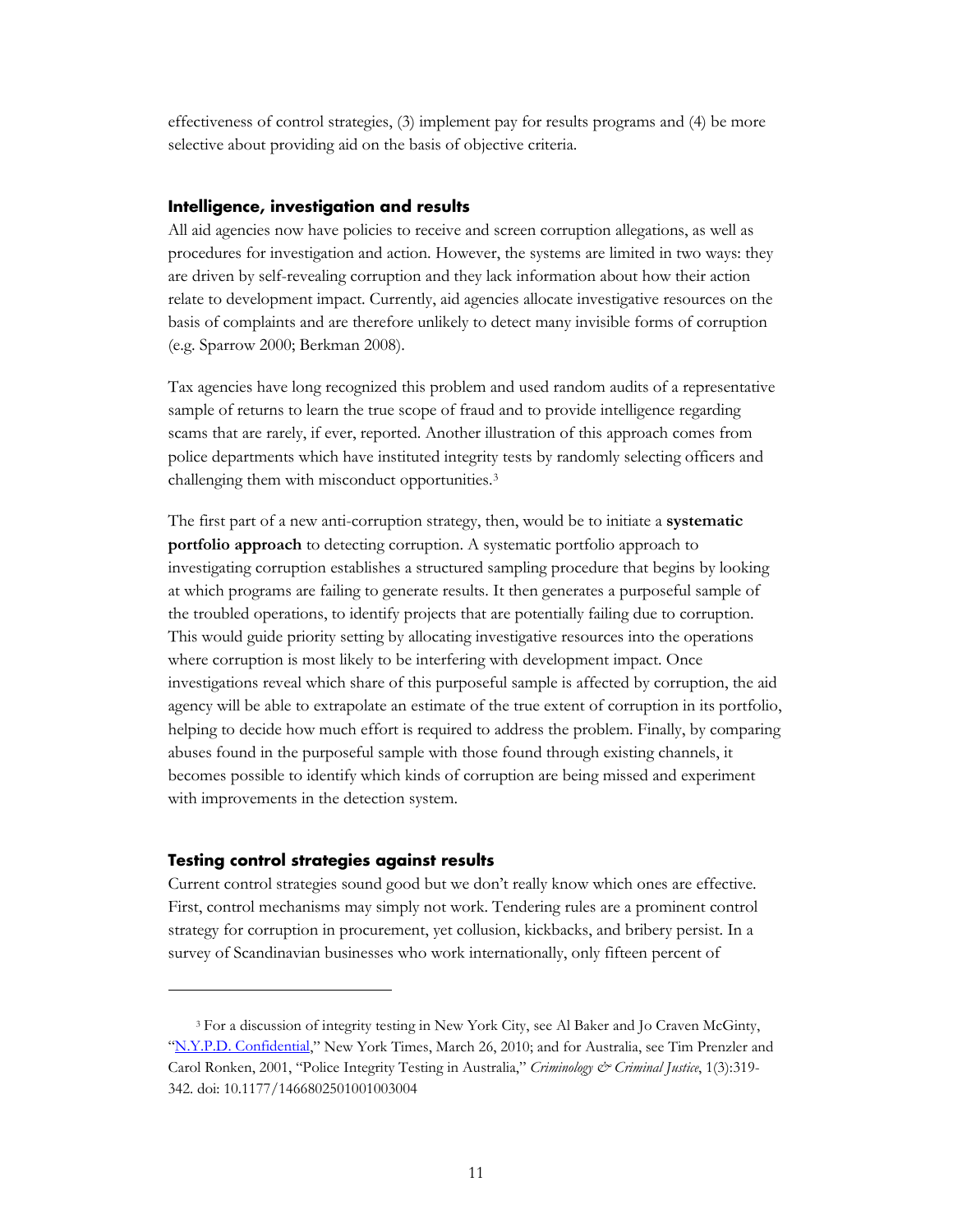respondents said that tender rules were an obstacle to corruption (Søreide, 2006). Second, even when control strategies are known to work, implementation may be inadequate. Studies frequently demonstrate that corruption is more limited in competitive environments, lending support to the idea that foreign aid agencies should promote greater competition in public procurement. Nevertheless, the procedures aid agencies use to encourage more bids do not seem to be working. For example, the numbers of bidders on contracts financed by the World Bank are quite low, declining over time, and vary little between internationally and domestically bid projects. Furthermore, the number of "red flags" in a sample of water and sanitation programs bore no relationship to levels of corruption detected in more detailed investigation (Kenny and Musatova, 2009).

If control methods were tested more regularly for their effect on development results, it would be possible to improve strategies. One kind of testing involves assessing assess specific interventions, such as comparing the effectiveness of community oversight and managerial procedures to reduce corruption in hospitals (Gray-Molina et al. 2001)). Aid agencies also have access to substantial data that can be used more systematically to benchmark prices (Waning and Vian 2010) and construction costs (Olken 2007) not only to identify outliers for investigation but also to analyze relative to variation in the implementation of controls.

A second part of a new anti-corruption strategy, then, would be to build a program for **testing the effectiveness of control methods.** This would include a program of research into the effectiveness of different control mechanisms by assessing their intermediate impacts and final impacts in specific cases and with explicit counterfactuals. It would also include broader analysis exploiting variations in the implementation of control mechanisms across contexts and identifying whether they are associated with differences in intermediate outputs like prices and final outputs like services delivered. The evidence generated by this kind of systematic investigation would help aid agencies adjust and improve their existing control methods. It would also identify control methods that should be scaled back or discontinued, either because they are ineffective or too costly – in terms of foregone development results.

#### <span id="page-13-0"></span>**Paying for results as a way to constrain corruption**

Almost all foreign aid is disbursed on the basis of documented expenditures and not in relation to results. This largely explains why corruption control strategies focus so much on tracking the flow of funds and so little on verifying program results. Yet, verifying results is an equally good, if not better, strategy for detecting corruption. Taking this insight, it is possible to see that a small but growing set of programs that pay for results could be an entirely new approach to addressing corruption.

Pay-for-results programs disburse funds in relation to outputs or outcomes rather than inputs and activities. Funders and recipients agree on a goal and establish an amount to be disbursed in relation to each unit of progress toward that goal. Such agreements need to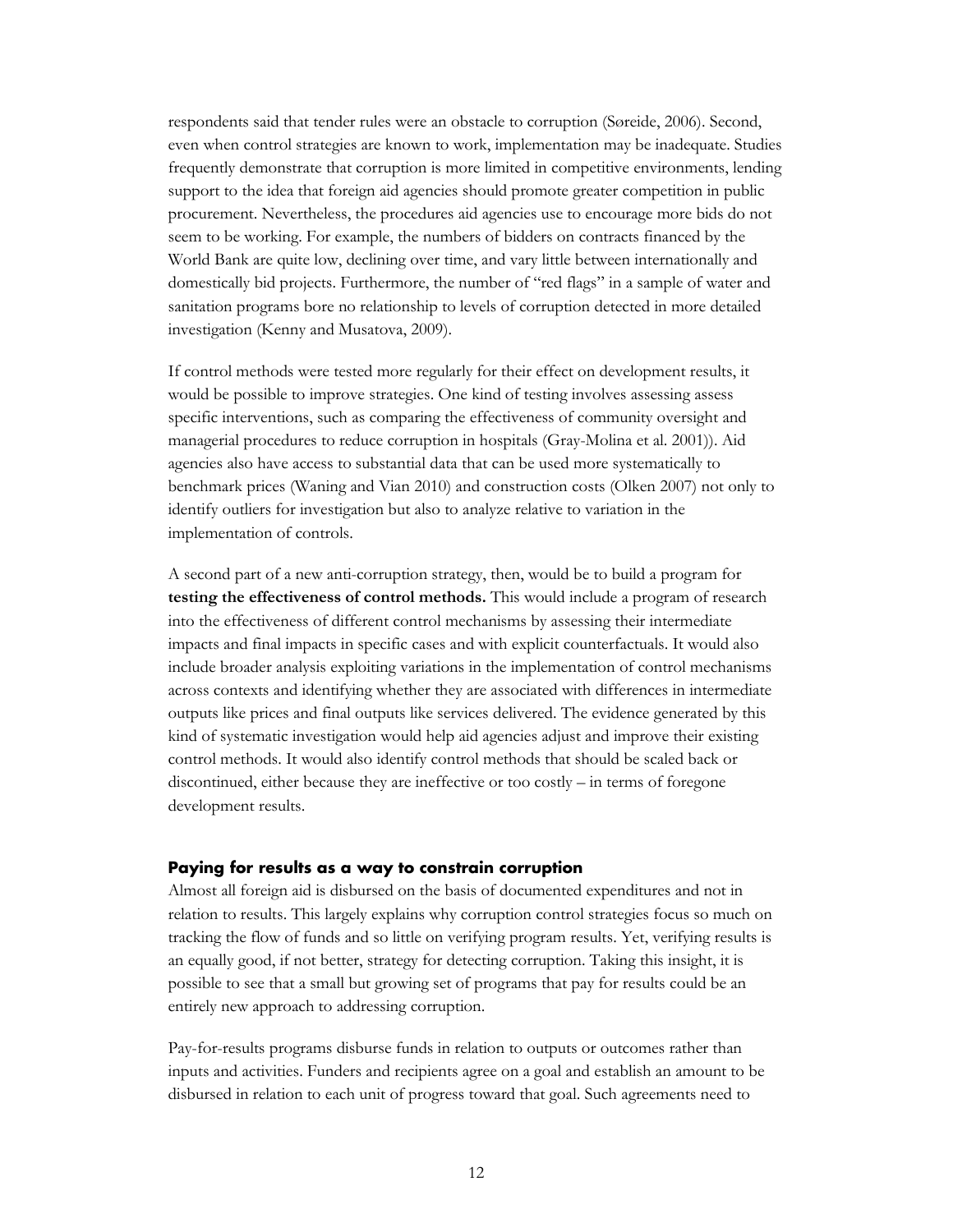establish an indicator and a process for measuring and verifying it. In principal, the funder need have no further involvement in terms of technical assistance or oversight, allowing the recipient to pursue whatever strategy it deems effective. Disbursements are made after confirming the level of results achieved. Aid agencies have implemented such programs paying for a wide range of results such as reduced deforestation, secondary school completion, childhood vaccination coverage, functioning water connections, and energy access.

A benefit of paying for results is that money cannot be stolen if officials keep a program from delivering results by engaging in corruption. In a conventional program that reimburses eligible expenditures, corrupt officials need only undertake enough legitimate activity to obscure malfeasance and embezzlement; while honest officials have to work twice as hard – trying to run their programs successfully and prove they have spent on eligible inputs. However, when a program pays for results, this equation is reversed. To steal money from a pay-for-results program, corrupt officials have to achieve success so efficiently that they can skim money from the final disbursements. By contrast, paying for results frees honest officials from many administrative tasks so they can concentrate on achieving progress. This logic is strongest when the unit payments are more like subsidies (requiring recipients to put up some of their own money) than full cost reimbursements[.4](#page-14-0)

A third part of a new anti-corruption strategy, then, would be to **pay for results** more often. This requires identifying which programs have goals for which appropriate indicators can be developed, measured and verified, and setting appropriate payment amounts. This is challenging for aid agencies because many of the procedures and mindsets they have developed to reimburse expenditures interfere with the logic of paying for results (Perakis and Savedoff 2015). Second, with regard to controlling corruption, the use of pay-for-results approaches requires attention to the quality of the results indicator and the process of verification because manipulating results indicators becomes the easiest path for corrupt officials to steal funds. On the other hand, many development programs produce *results* which are more easily observed and measured (e.g., the quality of road construction) than the *processes* (such as bidding and procurement) used to contract them. Third, pay-for-results programs have to be designed with the participation of auditors and investigators to make sure that results measurements will be recognized as legal proof that something was delivered. For example, if an aid program pays a government for providing health insurance coverage, the indicator has to be defined and verified in such a way that auditors are satisfied

 $\overline{a}$ 

<span id="page-14-0"></span><sup>4</sup> This presupposes that the pay-for-results program does a good enough job of independently verifying results that corrupt officials cannot game results and that results are substantially influenced by the actions of officials. See Kenny and Savedoff 2013 for a fuller discussion.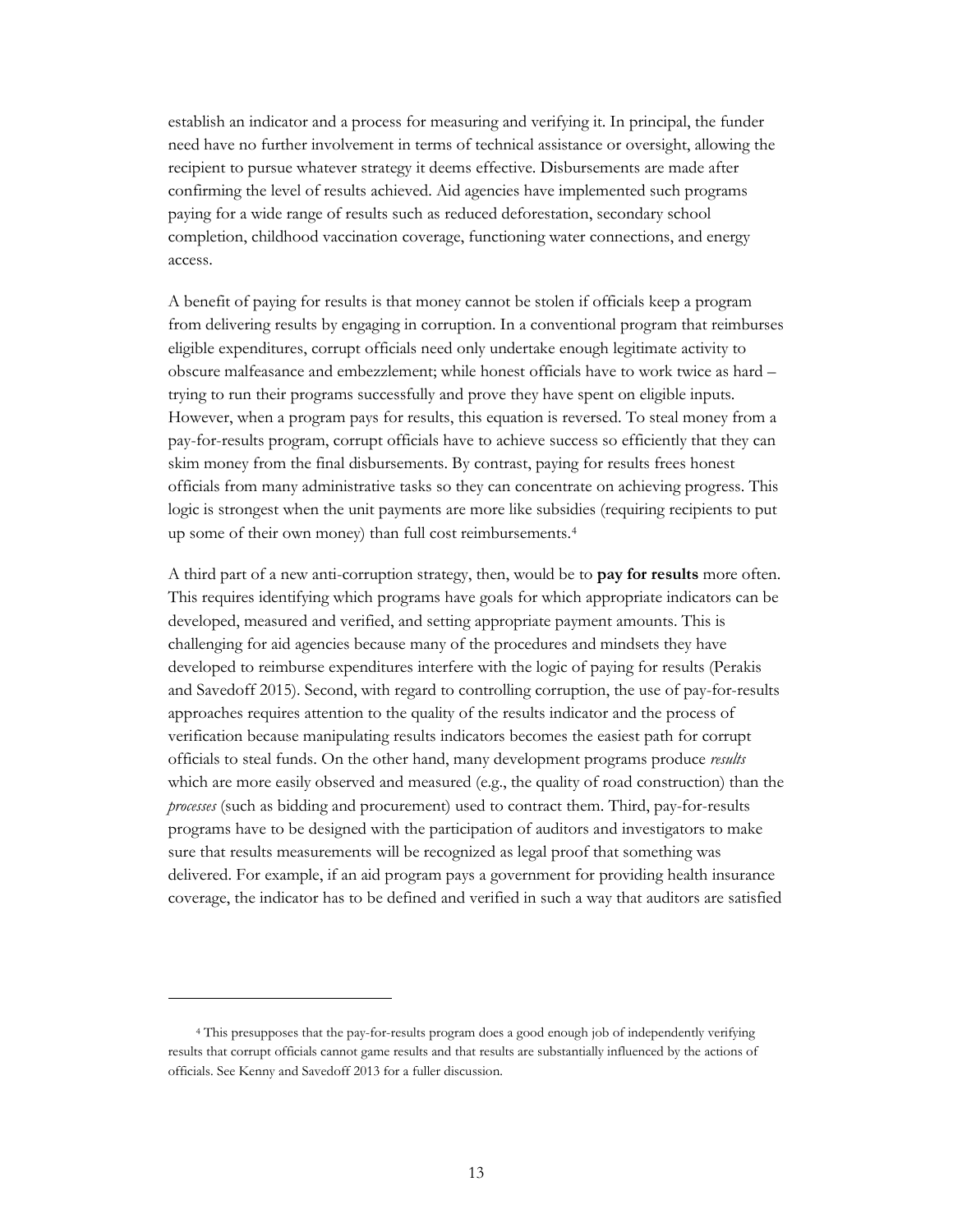that public funds were spent appropriately – without having to inquire further on what inputs the recipient acquired in the process.[5](#page-15-1)

## <span id="page-15-0"></span>**Selectivity based on results rather than guesswork**

Foreign aid agencies have constant internal debates over the reliability of the countries they support with development programs. Typically, aid agencies differentiate the way they administer aid in relation to their perception of the integrity of domestic public financial management among recipients. In countries with high public financial management scores, aid agencies will disburse funds directly to recipient governments. In countries where public financial management is considered weaker, they will monitor the handling of funds more closely, require the recipient to follow different procedures, or mandate the creation of special administrative units dedicated to managing a particular project. When recipient governments are considered too weak (or too corrupt) to work with directly, aid agencies assign fund management to external actors like UNDP or Crown Agents or bypass the government entirely and work with non-governmental organizations. The key to choosing the appropriate modality is making a judgment *ex ante* on the likelihood that the recipient will handle grant or loan funds with integrity. Thus, internal debates are necessarily complicated by competing interests (i.e. increasing disbursements versus avoiding corruption risks), uncertainty (e.g., current public financial integrity measures are imperfect and subjective), and bias (i.e., foreign-educated leaders may be more convincing than others about their intentions to combat corruption).

The MDBs and the MCC go one step further in differentiating among clients by tying aid allocations in part to indicators of corruption. For the MDBs, corruption indicators like the WGI are one among many measures that influence access to concessional lending. At the MCC, governance indicators determine which countries are eligible for entering compacts but corruption measures are used as a strict threshold. These efforts to reward less corrupt countries with higher allocations are only as objective as the underlying indicators that they rely upon. For a number of reasons, the way the MCC uses the World Governance Indicator is problematic because the indicator is a poor measure of corruption; weakly associated with development success; slow to change; and seemingly unresponsive to reform efforts (Dunning et al. 2014).

Aid agencies are right to differentiate their approaches in relation to the integrity of domestic public financing systems. They also recognize that performance is the best guide to a recipient government's intention. Nevertheless, their policy dialogues rely too heavily on

 $\overline{a}$ 

<span id="page-15-1"></span><sup>5</sup> Note that this approach is currently accepted in policy programs which disburse funds upon completion of policy actions. It is also accepted in budget support programs which are disbursed against a large number of weakly verified indicators. Somehow the process of specifying results as triggers for disbursement leads aid agencies to apply more stringent controls and requirements than they would under policy lending or budget support.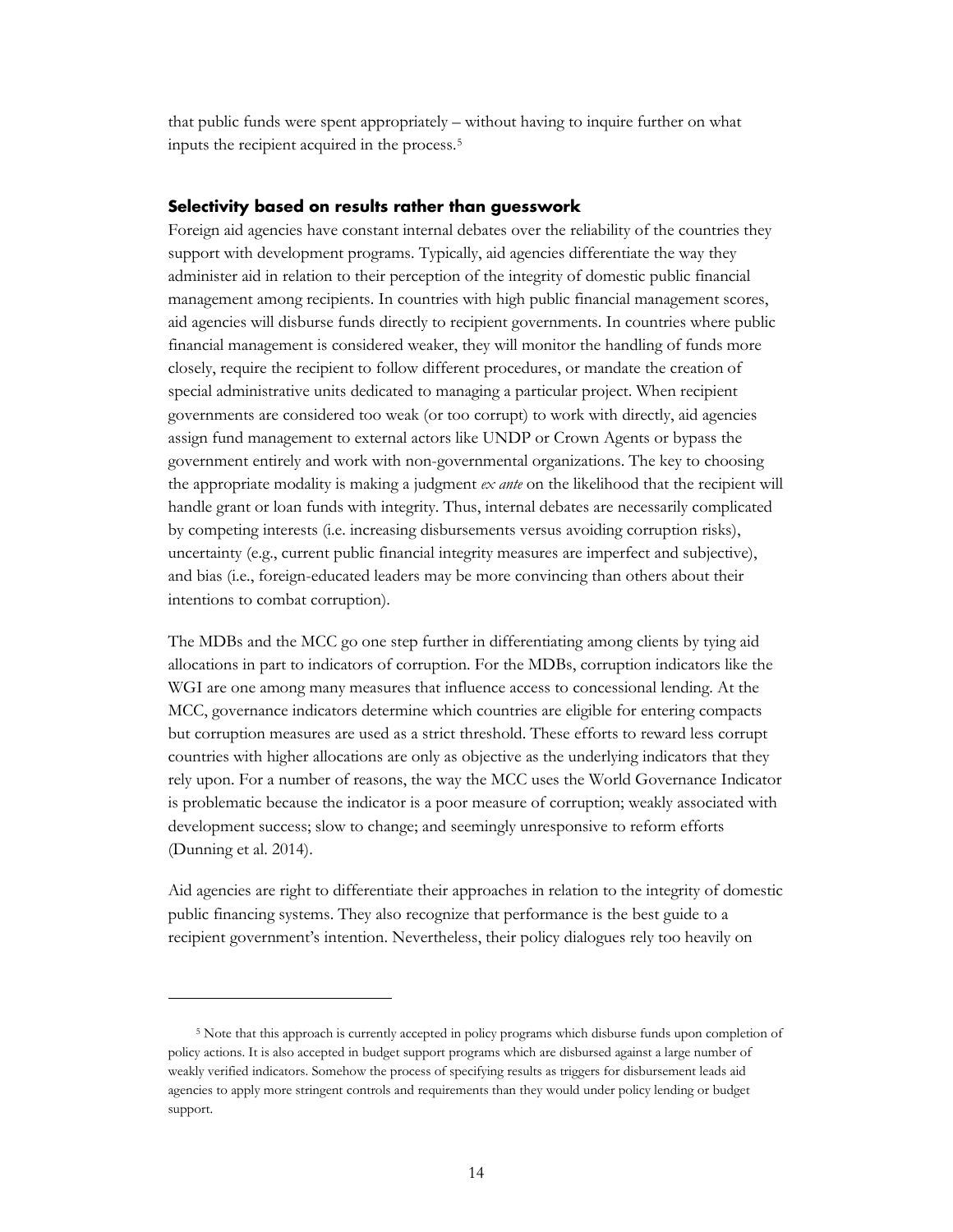assessing whether recipients follow the *form* of corruption control and too little on the *results* that are harmed by corruption.

The fourth part of a new anti-corruption strategy, then, would be to introduce **selectivity based on results**. This requires treating countries that are effectively providing health care, educating children, expanding access to water and energy, and lowering transportation costs as more trustworthy and reliable than those who don't – regardless of how assiduously they appear to be following international practices of procurement, competitive bidding, auditing and freedom of information access. As with paying for results, this requires aid agencies to use measurements of development results to radically alter the way they think about corruption.

# <span id="page-16-0"></span>**Conclusion**

Corruption is a problem in all countries and interferes with the ability of aid programs to promote development. Aid agencies have come a long way in recognizing corruption as a problem and in improving their own approaches to assuring integrity; experimenting with interventions to improve integrity among recipients; and investing in some important international support associated with standards, data, transparency, and research. However, the approaches to controlling corruption are primarily focused on transactional controls, with significantly less attention to the use of selectivity and results payments. In particular, corruption control efforts largely neglect the development results that programs are supposed to achieve.

A more coherent anti-corruption strategy would directly incorporate information on development program results, allowing funders to:

- 1. *prioritize investigative resources* by generating information about corruption in samples of programs stratified by their ability to generate results. Instead of applying anticorruption resources unsystematically, DFID could focus on those programs where corruption is actually interfering in development progress.
- 2. *test control strategies* with actual data on the costs of control efforts relative to their impact on corruption *and* on performance.
- 3. *implement more programs that pay for results* which, by paying *ex post* for actual performance, are less likely to spend money on corrupt programs.
- 4. have access to more *objective proxies for good governance* when selecting how to engage with partner countries.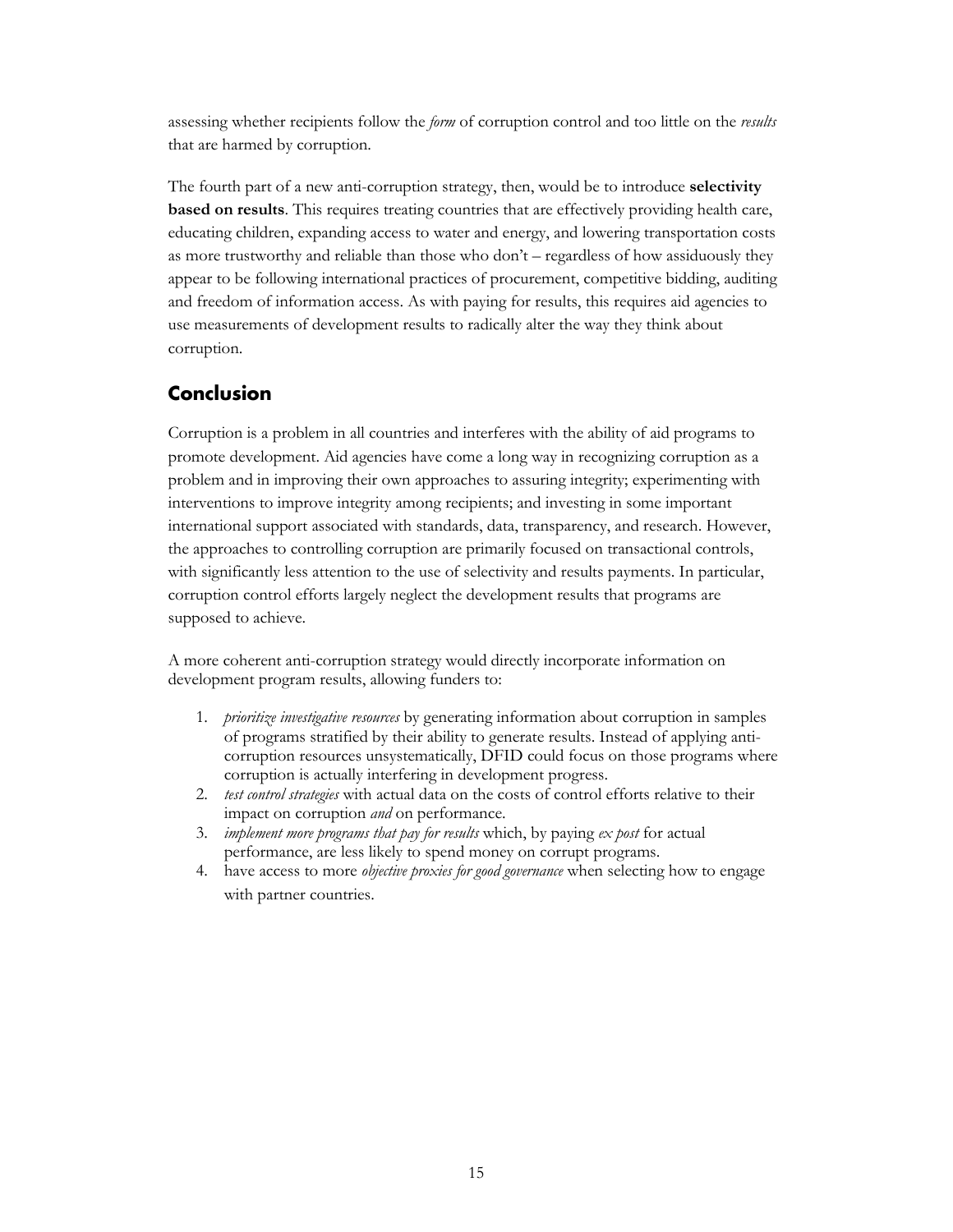## <span id="page-17-0"></span>**References**

Berkman, Steve. 2008. *The World Bank and the gods of lending*. Kumarian Press.

- CGD Working Group (chaired by Clay Lowery and Vijaya Ramachandran). 2015. ["Unintended Consequences of Anti-Money Laundering Policies for Poor Countries.](http://www.cgdev.org/publication/unintended-consequences-anti-money-laundering-policies-poor-countries)" CGD Working Group Report. Washington, DC: Center for Global Development.
- de Vibe, Maja, Nils Taxell, Paul Beggan, Peter Bofin. 2013. ["Collective donor responses:](http://www.cmi.no/publications/file/4939-collective-donor-responses.pdf)  [Examining donor responses to corruption cases in Afghanistan, Tanzania and Zambia."](http://www.cmi.no/publications/file/4939-collective-donor-responses.pdf) U4 Report no 1.
- Di Tella, Rafael and Ernesto Schargrodsky. 2003. "The Role of Wages and Auditing during a Crackdown on Corruption in the City of Buenos Aires," *Journal of Law and Economics*. April.
- Dunning, Casey, Jonathan Karver, and Charles Kenny. 2014. "Hating on the Hurdle: Reforming the Millennium Challenge Corporation's Approach to Corruption." MCA Monitor. Washington, DC: Center for Global Development. March.
- Gray-Molina, George , Ernesto Pérez-Rada, and Ernesto Yañez. 2001. "Does Voice Matter? Participation and Controlling Corruption in Bolivian Hospitals" in Rafael Di Tella and William D. Savedoff, eds. *Diagnosis Corruption: Fraud in Latin America's Public Hospitals*. Latin American Research Network, Inter- American Development Bank: Washington, DC.
- Kenny, Charles and William D. Savedoff. 2013. "Can Results-Based Payments Reduce [Corruption?"](http://www.cgdev.org/publication/can-results-based-payments-reduce-corruption-working-paper-345) Working Paper 345. Washington, DC: Center for Global Development.
- Kenny, Charles. 2007. ["Construction, Corruption, and Developing Countries.](https://openknowledge.worldbank.org/bitstream/handle/10986/7451/wps4271.pdf?sequence=1)" Policy Research Working Paper 4271. Washington DC: World Bank.
- Kenny, Charles and Jonathan Karver. 2012. ["Publish What You Buy: The Case for Routine](http://cgdev.org.488elwb02.blackmesh.com/publication/publish-what-you-buy-case-routine-publication-government-contracts)  [Publication of Government Contracts.](http://cgdev.org.488elwb02.blackmesh.com/publication/publish-what-you-buy-case-routine-publication-government-contracts)" Policy Paper 011. Washington DC: Center for Global Development.
- Kenny, C. and M. Musatova (2009) What Drives Contracting Outcomes in Infrastructure Procurement? Mimeo, Washington, DC: World Bank.
- NORAD (Norwegian Agency for Development Cooperation). 2008. ["Anti-Corruption](http://www.norad.no/en/tools-andpublications/publications/publication?key=119213.)  [Approaches: A Literature Review.](http://www.norad.no/en/tools-andpublications/publications/publication?key=119213.)" Evaluation studies 2/2008. Oslo: NORAD. [http://www.norad.no/en/tools-andpublications/publications/publication?key=119213.](http://www.norad.no/en/tools-andpublications/publications/publication?key=119213)
- Olken, Benjamin. 2007. ["Monitoring Corruption: Evidence from a Field Experiment in](http://ideas.repec.org/a/ucp/jpolec/v115y2007p200-249.html)  [Indonesia."](http://ideas.repec.org/a/ucp/jpolec/v115y2007p200-249.html) *Journal of Political Economy,* 115(2): 200-249. April.
- Organization for Economic Co-operation and Development (OECD). 2007. ["Policy Paper](http://www.oecd.org/dac/governance-peace/governance/docs/39618679.pdf)  [and Principles on Anti-Corruption: Setting an Agenda for Collective Action.](http://www.oecd.org/dac/governance-peace/governance/docs/39618679.pdf)" Development Assistance Committee Reference Document. Paris, France.
- Persson, Anna, B. Rothstein and J. Teorell. 2013. "Why Anticorruption Reforms Fail-[Systemic Corruption as a Collective Action Problem."](http://onlinelibrary.wiley.com/doi/10.1111/j.1468-0491.2012.01604.x/abstract) *Governance: An International Journal of Policy, Administration, and Institutions*, 26 (3): 449–471.
- Savedoff, William, Janeen Madan and Amanda Glassman. Forthcoming. "Global Health, Aid and Corruption: Can We Escape the Scandal Cycle?" CGD Policy Paper. Washington, DC: Center for Gobal Development.